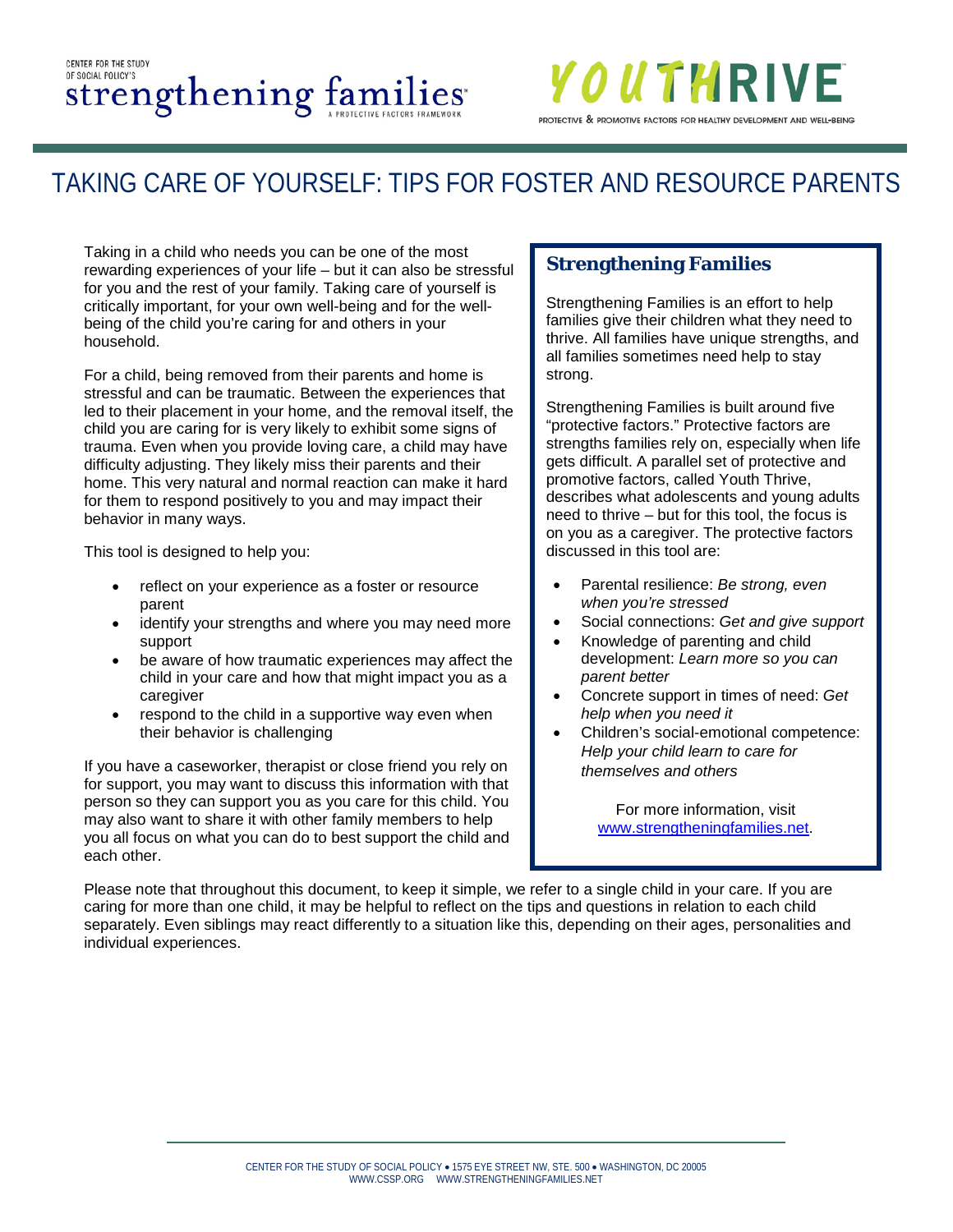

### **Resilience:** *Be strong, even when you're stressed*

Resilience is the process of managing stress and functioning well even when things are difficult. Being resilient as a parent or caregiver means:

- Taking care of and feeling good about yourself
- Asking for help when you need it
- Being hopeful and preparing for the future
- Planning for what you will do in situations that are challenging for you and/or the child
- Not allowing stress to get in the way of providing loving care for the child
- Taking time to really enjoy the child and doing things you like to do together

The following questions help you think about your own resilience and how you can stay strong:

1. What helps you feel calm when things are stressful in your everyday life? Please list three small actions you can take to help yourself feel strong and calm. Can you make time to do these things on a regular basis?

2. What things really get under your skin as a parent? Make a plan for the things that you know have been stressful and might happen again. Think about the things this child might do differently from your other children and how you will respond.

3. Think back to other parenting or child care experiences you have had. What were some of the things you really enjoyed? Ask the child in your care about things they enjoy doing or would like to try. Building routines together around activities that you both enjoy is an important part of building a positive nurturing relationship.

**Trauma Tip:** It is easier to feel resilient in a parenting role when you get positive feedback from the child that what you do matters and the child feels loved. It may be hard for this child to give you that feedback at first. Don't get discouraged—it is understandable. They are likely scared and frightened. They may feel they are betraying their birth parent(s) if they let anyone else get close to them. It is very important for you to continue to provide loving care, even when the child can't let you know they want it or appreciate it. **Please remember to take care of yourself and remind yourself you are doing your best in a difficult situation.**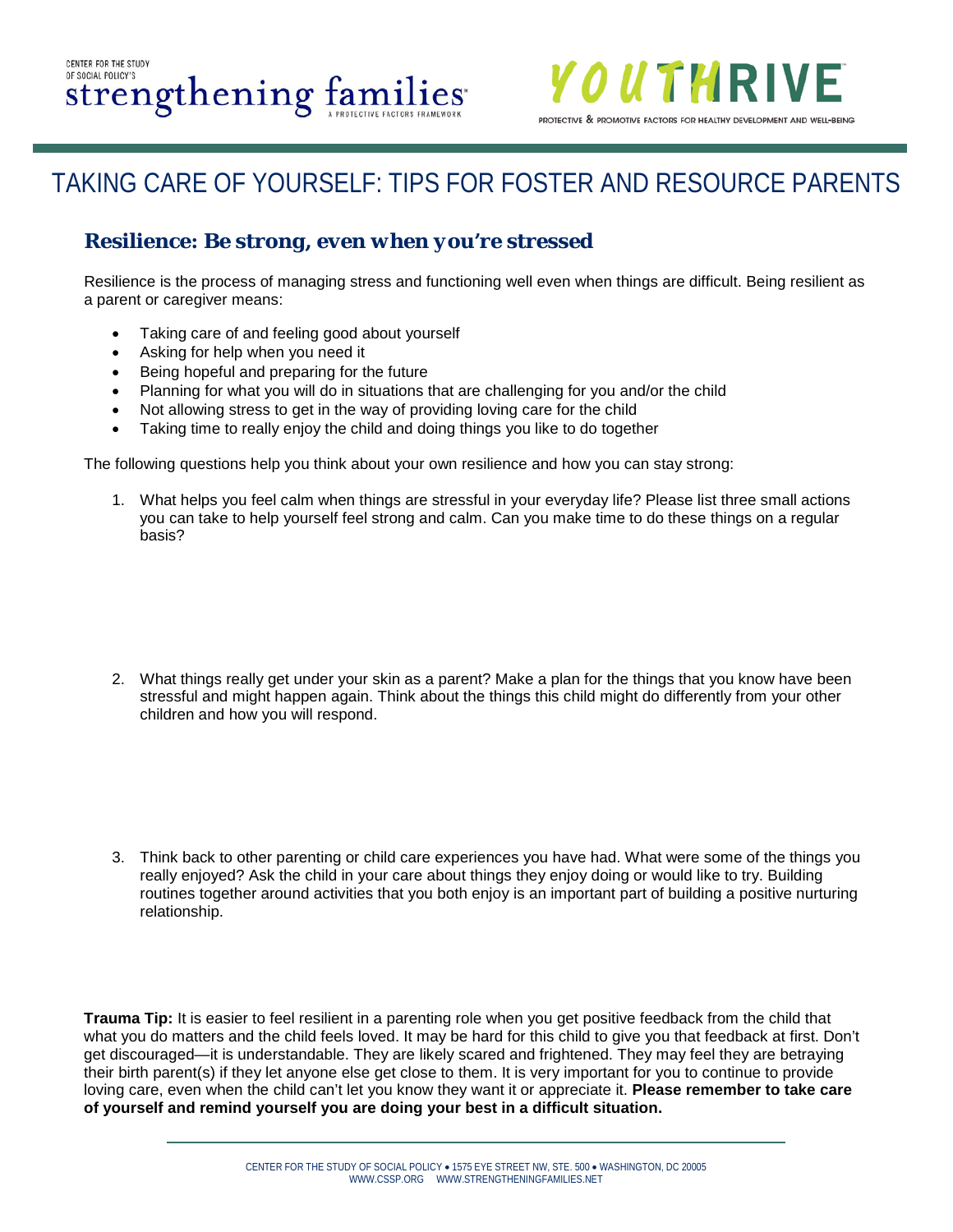

### **Social connections:** *Get and give support*

It's easier to handle parenting challenges when you have positive relationships with family, friends and neighbors. Having a network of caring people in your life helps you feel secure, confident and empowered – and this helps us all become better parents. Your social support network is an important asset, especially while you adjust to caring for this child. You can strengthen it by:

- Focusing on relationships where you feel respected and appreciated
- Accepting help from others and looking for opportunities to help them back
- Building your skills and comfort in reaching out to others, communicating, resolving conflict and doing all the other things that help to keep a friendship strong
- Building your network so you have multiple friends and connections to turn to in different situations and needs

Take a few moments to think about your social connections:

- 1. Who can you turn to for emotional support? Is there anyone who can provide back-up if you need child care or other help? It may be helpful to reach out to them now and explain your situation so they can be prepared to help you.
- 2. Do you know other parents with a child around the same age as the child now in your care? It can be very helpful to reach out to parents with children the same age so you can plan playdates, set up carpools and make other practical arrangements. They can also be a helpful source of information if you have parenting, school or other issues.
- 3. Is it hard for you to reach out and make friends? If so, let your caseworker know this is the case. You can also reach out to the child's teacher or doctor, or look up a family resource center to help you find a support group for foster parents. Many communities also have activities for parents and caregivers including Parent Café or Community Café. Having people to talk to who understand your situation will make things easier.
- 4. If you are married, this transition in your family will likely put a strain on the marriage as well. Talk with your spouse about the expectations and concerns you each have. Plan for how you will manage the additional stress and continue to make time to nurture your relationship.

**Trauma Tip:** Children who experience traumatic or stressful events often exhibit challenging behavior. This can be hard for you, of course, and can be particularly tough when you and the child are in social situations. It may be helpful to let those close to you know that the child is going through a stressful and traumatic time so they can join you in being supportive and non-judgmental even in the face of challenging behavior.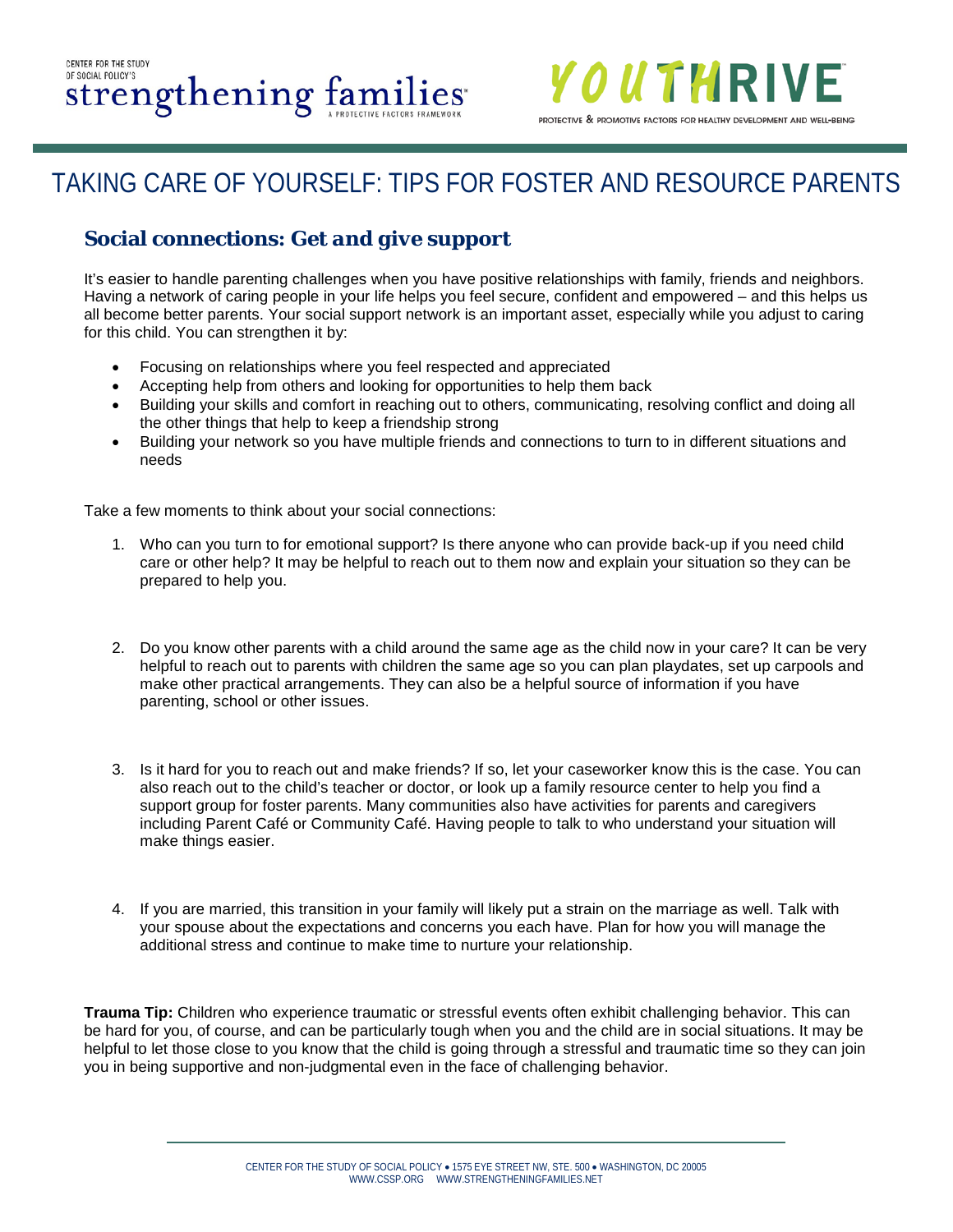

### **Knowledge of parenting and child development:** *Learn more so you can parent better*

Knowing what to expect makes taking care of a child a lot easier. Child development follows general patterns and there are many good sources of information that can help you if you are running into challenges. Providing the best care possible for this child may require you to learn and use some new techniques, because of this child's unique personality and experiences. Knowledge of parenting and child development helps you:

- Know what to expect as a child grows and develops
- Understand what children and youth need to help them learn and thrive
- Use new skills to help your child be happy and healthy
- Recognize a child's unique needs, strengths and interests
- Understand how to respond in a positive and effective way when a child misbehaves

Think about the following questions as you consider your own knowledge of parenting and child development:

- 1. Where can you go to get parenting information? There are many good sources of information, including your caseworker or the child's teachers or pediatrician. The web is also a good source – but the quality of online parenting information varies. Some reliable sources include: the Centers for Disease Control and Prevention [\(http://www.cdc.gov/parents/\)](http://www.cdc.gov/parents/); for infants and toddlers, Zero to Three [\(http://www.zerotothree.org/\)](http://www.zerotothree.org/); and, for children and youth who have had traumatic experiences, the National Child Traumatic Stress Network [\(http://www.nctsn.org/resources/audiences/parents-caregivers\)](http://www.nctsn.org/resources/audiences/parents-caregivers).
- 2. When you observe other parents with children the same age as the child in your care, what do you like about the way they parent? What have you observed that seems effective? What things do you want to do differently?
- 3. If you have parented before, what do you remember about the time when your child was this age? What were your favorite things about this age, and what did you find challenging? Make time for the positives, and start researching any challenging issues now so you can be prepared.

**Trauma Tip:** While it is important to understand typical behavior, it is also important to remember that when children experience stress or trauma they can also exhibit behaviors that are not typical, including regressing to earlier stages of development. It is important for you to understand trauma and how it impacts development. The following guide was written for those caring for a child who may have experienced child abuse or neglect: [http://www.fosteringperspectives.org/fp\\_v10n1/Kennedy&Bennett.pdf.](http://www.fosteringperspectives.org/fp_v10n1/Kennedy&Bennett.pdf)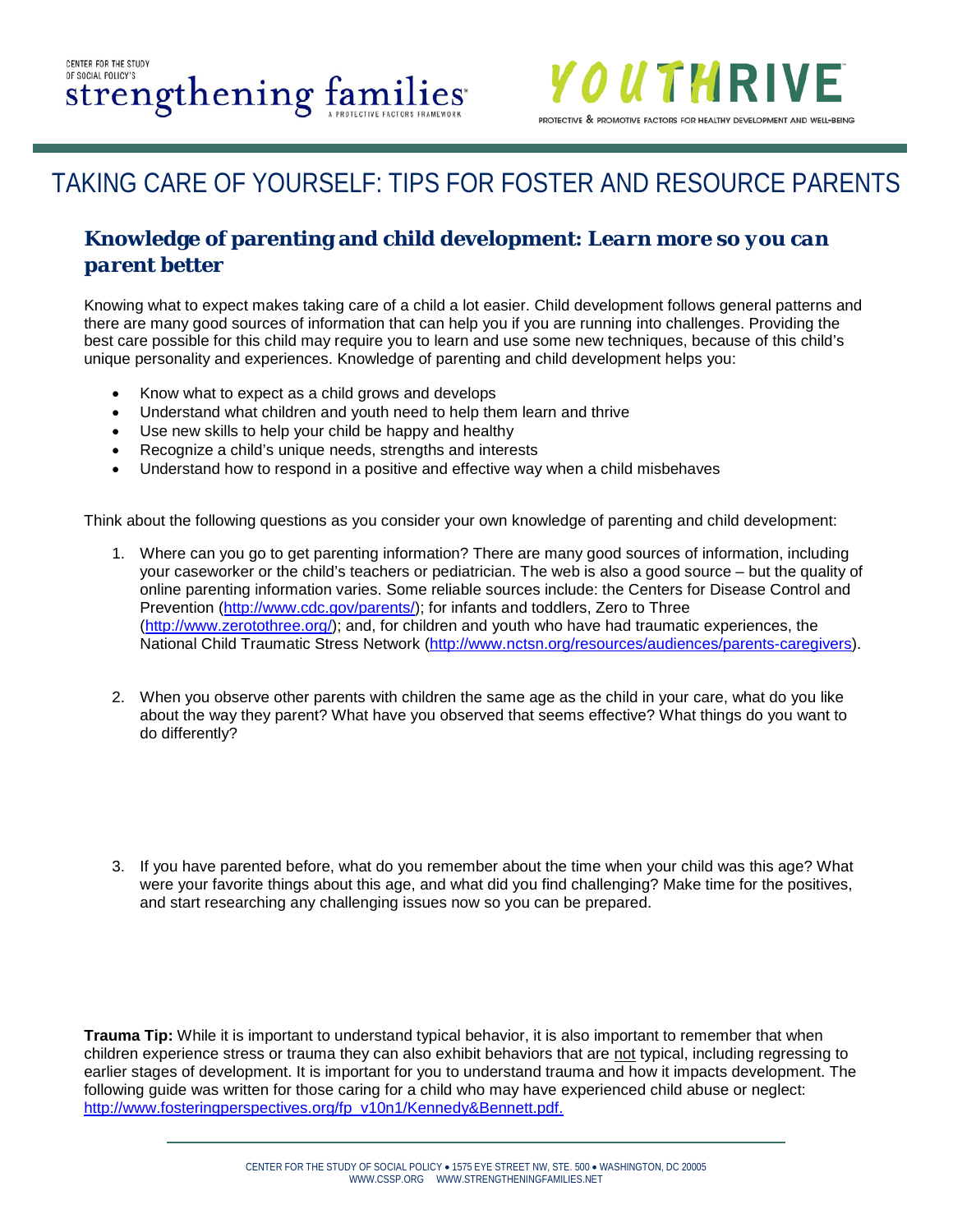

### **Concrete support in times of need:** *Get help when you need it*

All families go through tough times and need help at times from their extended families, friends, faith community or other community services. This is a time when your family may need more support. Knowing where to get help in the community can make things a lot easier. It is important to be able to:

- Know what help is available
- Ask for help when you need it such as financial help, a break from work or home responsibilities or therapy for yourself, a child or another family member
- Get what you need to keep your family healthy and safe
- Help others when possible

In terms of concrete supports:

- 1. Caring for an additional child can put a strain on your family budget. Are there things that already put a financial stress or burden on your family? Make sure to discuss any existing or expected financial costs and challenges with your caseworker or with someone you trust in the community. They may know of resources or benefits you may be eligible for. To find resources on your own, find out if your community has 2-1-1 service (through your local United Way) or call a local child care resource and referral agency.
- 2. Does the child in your care need specific types of supports or services? Find out through conversations with the birth parent (if possible), your caseworker and/or the child's pediatrician, child care provider or school.
- 3. Are you nervous about asking for help or support? You may be used to being the one who others come to for help – and you are certainly doing a lot to help the child in your care right now. But all families have times when they are the ones who need to ask for help. Think about what you can do to feel comfortable asking for support, and practice how you will ask for what you need.

**Trauma Tip:** Keep an eye out for whether or not the child is exhibiting signs of trauma. If you have concerns, discuss with a professional (such as your caseworker, child care provider/teacher or doctor). They may be able to connect you and the child to mental health services and other supports. Responding as soon as possible to any trauma the child experienced is the best way to help them recover.